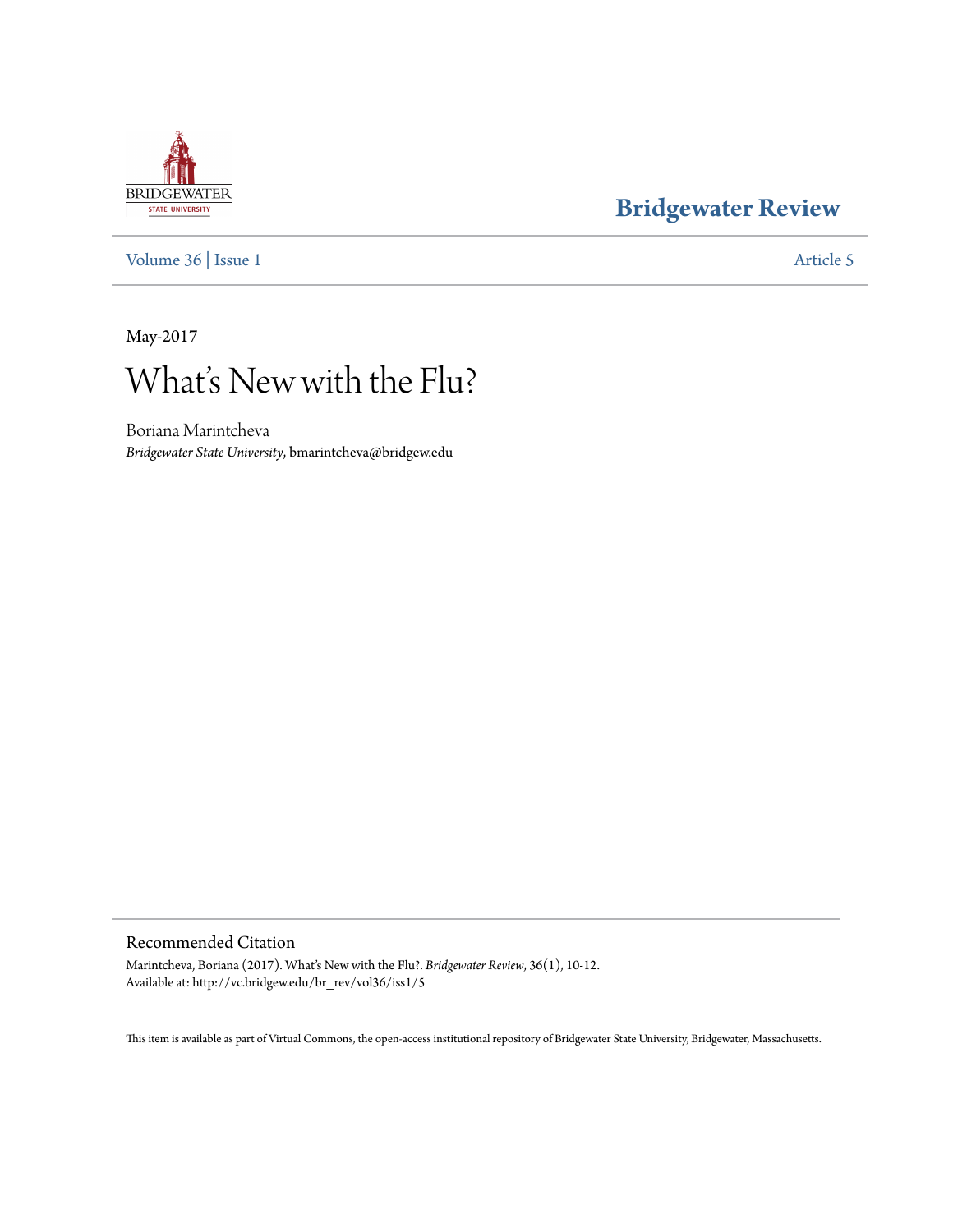# What's New with the Flu?

#### *Boriana Marintcheva*

I It is hardly necessary to introduce the Flu: everyone fears getting it or knows someone who has had the misfortune of experiencing it. Every year, many of us debate with our relatives, our physicians and ourselves whether to get the anti-Flu vaccine. The impact of the Flu on our lives can be illustrated with numbers involving many zeros: yearly, thousands of people lose their lives to the Flu or complications from the Flu; millions of doctor's office visits take place; billions of dollars are spent dealing with the Flu; and countless hours of work and school are lost recovering from it. Almost a century after the pandemic Spanish flu ravaged the world, we are

still fascinated by its magnitude, which included Southeastern Massachusetts between 1918 and 1920 (see *Bridgewater Review*, May 2016), and started a scientific quest to identify and combat the infectious agent causing this devastating disease. In 2009, we experienced yet another big Flu scare with the so-called swine flu, whose impact was fortunately much less disastrous than expected.

The Flu is caused by Influenza viruses, which originate in birds and have evolved to infect many wild and domesticated bird species, as well as pigs, horses, humans and even seals and whales. Until recently, scientists knew of only three major types of Influenza, named (unremarkably) Influenza A, B and C. In September 2016, a new Influenza virus isolated from pigs and cattle was officially classified as Influenza D. The various Influenza viruses impact human health somewhat differently. The biggest troublemaker is Influenza A, which infects multiple species and has the potential to become pandemic. Influenza B infection results in disease symptoms similar

to Influenza A, but it does not cause pandemics since it infects only humans and seals, and thus is more containable. Influenza C causes mild non-seasonal disease and is not considered a serious health issue. Anti-Flu vaccines are manufactured to confer immunity against selected strains of Influenza A and B, but not Influenza C. Although Flu viruses are among the best-understood infectious agents, medicine does not offer great tools to control them. The viruses simply change too often, thus requiring our immune systems to start working from scratch as soon as a new virus arises and forcing us to take a yearly vaccine in an attempt to protect ourselves.

Just like any other virus, the structure of Influenza virus can be summarized as "a piece of bad news wrapped in a protein" (Peter Medawar, *National Geographic*, 1994). In fact, Influenza A viruses have eight pieces of bad news, each made of ribonucleic acid (RNA). RNA is similar to deoxyribonucleic acid (DNA) and contains the viral genetic code. Each piece of RNA is wrapped in a proteinaceous coat, and all eight pieces are held together by a

membrane-like structure, called an envelope (Figure 1, in purple). The outside surface of the virus is spiky (Figures 1 and 2), which allows it to attach to the surface of cells in our respiratory tract. The spike responsible for the attachment is a protein molecule called Hemagglutinin (H, in orange, Figure 1), which works like velcro. It is "sticky" because it can interact with molecules on the cell surface (sialic acid or SA) that serve as viral receptors. Once the H and SA "velcro" together, the cellular membrane bulges inward and the Influenza virus finds itself wrapped in a "bubble" inside the host cell. RNA genetic code directs the host cell to produce multiple copies of all viral components, which are then packaged as new viruses. The new viruses are released when they are "pinched out" from the cell. The enzyme Neuronimidase (Figure 1, in blue), is essential for the process, helping the new viruses escape the velcro of the cellular surface. The infected cell continues to produce viruses until it runs out of membrane material and then dies, while the new viruses go on to infect neighboring cells or are released into the environment by coughing and sneezing.

The Influenza A and B viruses propagate very quickly and trigger a robust immune response, which we experience as high fever and inflammation of the respiratory tract. Normally, the first exposure to a virus or taking a vaccine will build immunity and protect our bodies from future infections. Unfortunately, that is not exactly true for the Flu. The trouble is that the molecular machinery copying Influenza genetic code is "sloppy" and makes a lot of errors. As a result, Influenza viruses constantly change and reinvent themselves into a multiplicity of different versions, such as H1N1, H1N5 and many others. The letters H and N refer to the viral spikes, hemagglutinin and neuronimidase, which comprise the viral portrait from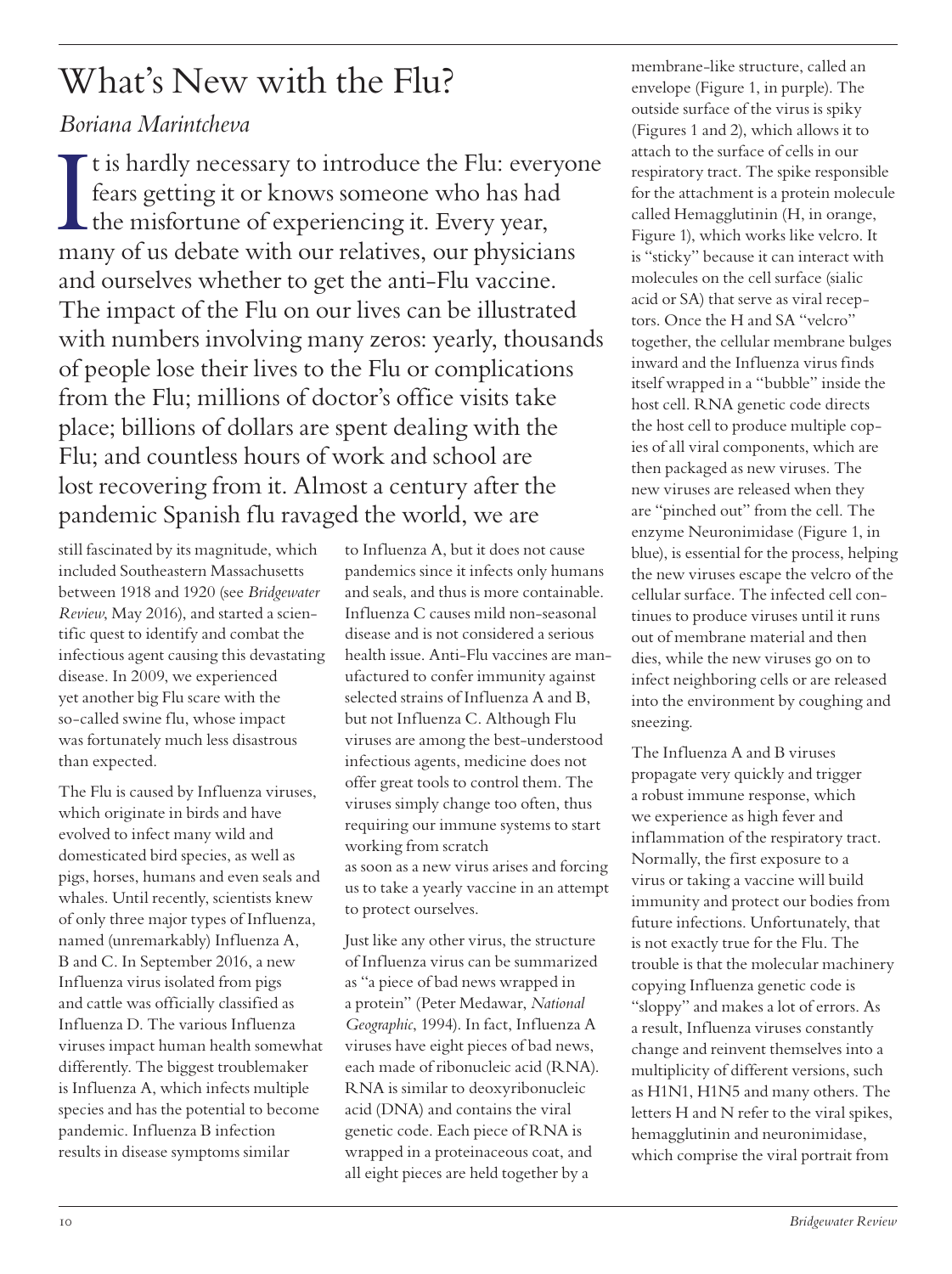

**Figure 1.** *Creative Illustration of Influenza Virus. The surface glycoprotein spikes: emagglutinin and neuraminidase are displayed in orange and blue, respectively. The eight pieces of genetic code (not shown) are wrapped in the membrane of the viral envelope depicted in purple (Image by code*) *Kateryna Kon).*

the viewpoint of the immune system. Every time our body encounters Influenza virus, there is a good chance that it will be a new version, and thus previous illness or vaccine will not be relevant (or as relevant as it could be if the virus was not changing). An additional level of complexity comes from the fact that the Influenza virus has multiple pieces of "bad news" in its genetic makeup. If two different versions of Influenza virus happen to infect the same cell, RNA pieces can be mixed, thus increasing the diversity of newly made viruses even further. Generally, Influenza A viruses change faster than Influenza B, presumably due to their different abilities to infect various hosts. Influenza B infects mainly humans, and so it has a lower probability for producing new versions.

Our biological understanding of Influenza virus directly informs the methods that medical and public health officials use to deal with the

Flu globally. We take advantage of the seasonal nature of the Flu, which correlates with virus stability in the environment. The World Health Organization collects information regarding Influenza virus versions in different parts of the planet and recommends updates of the anti-Flu vaccine. For example, the high Flu season in the northern hemisphere spans the winter months; thus information about the current Flu strains collected in our winter (the southern hemisphere's summer) is used to produce an updated vaccine for the southern hemisphere winter, and vice versa. As with many other disastrous phenomena, prevention of the Flu is our best bet. But unlike many other diseases, we do not have a vast array of tools to help patients with recovery. Only a single class of drugs, inhibitors of the N protein, is available on the market and they work well only if taken at the onset of Flu symptoms. The

drugs block the release of the army of newly produced viruses from infected cells, thus stopping the infection at its roots. If taken past the onset of the symptoms, the drug still does its job, but does not deliver spectacular results simply because the body is already flooded with too many viruses to tackle.

Major technological advances are in the works which, we hope, will improve our success rate of combating the Flu. No, there is no app for that; but the time has come for us to reach higher ground for managing the Flu. Those of us who have been getting the anti-Flu vaccine as recommended will have noticed over the last few years that things have changed for the better. The vaccine becomes available much earlier in the year (usually late August as opposed to October or November), and those who are allergic to eggs can now get vaccinated, which was not possible a few years ago. These improvements are a direct result of extensive efforts to advance technology for vaccine production and move the process away from eggs. For more than 50 years, the vaccine was manufactured in eggs, simply because Influenza is a bird virus and readily propagates in that environment. Unfortunately, the Influenza virus also infects chickens



**Figure 2.** *Digitally-colorized Transmission Electron Microscope Image of H1N1 Influenza Virus Particles. Courtesy of National Institute of Allergy and Infectious Diseases.*